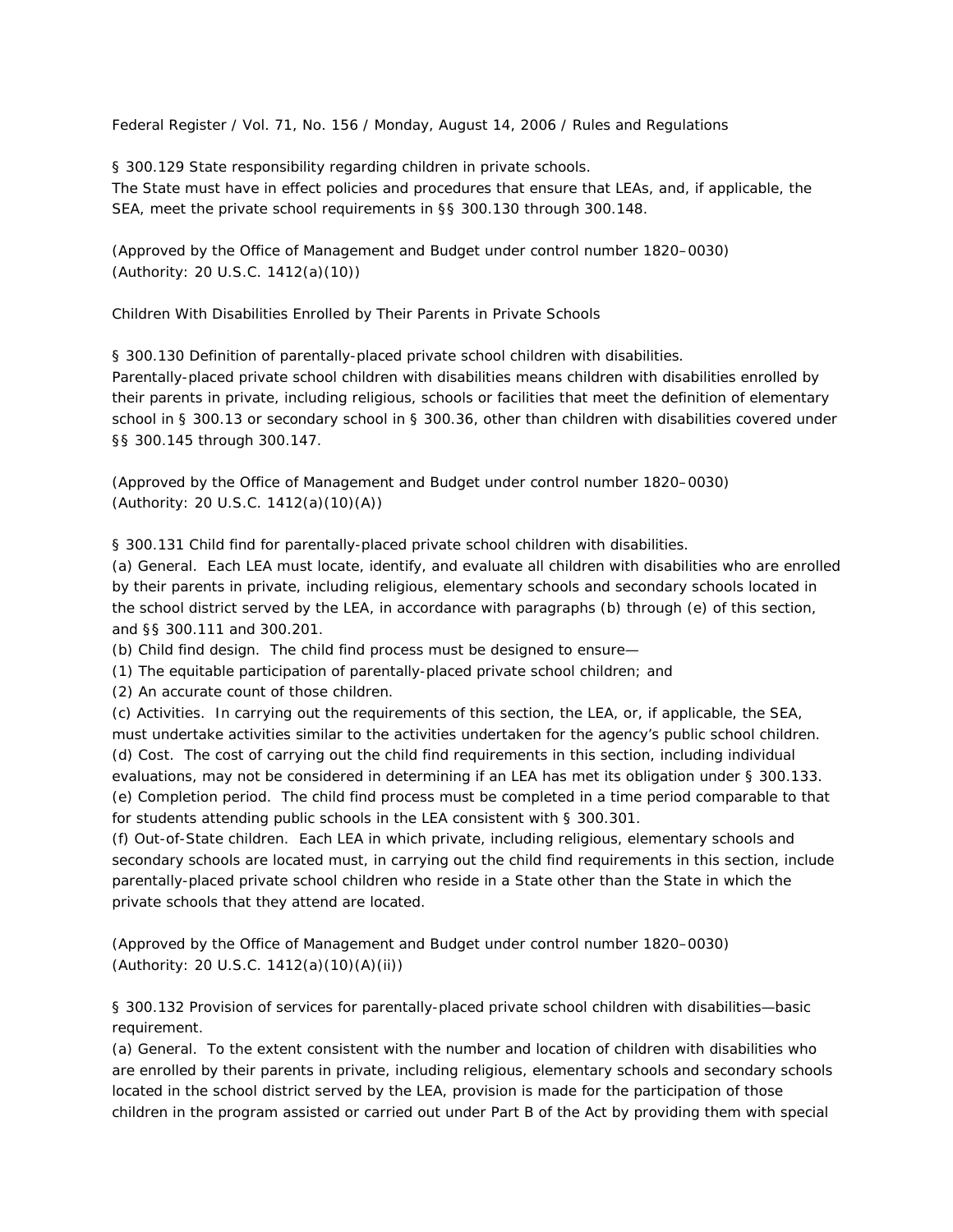education and related services, including direct services determined in accordance with § 300.137, unless the Secretary has arranged for services to those children under the by-pass provisions in §§ 300.190 through 300.198.

(b) Services plan for parentally-placed private school children with disabilities. In accordance with paragraph (a) of this section and §§ 300.137 through 300.139, a services plan must be developed and implemented for each private school child with a disability who has been designated by the LEA in which the private school is located to receive special education and related services under this part.

(c) Record keeping. Each LEA must maintain in its records, and provide to the SEA, the following information related to parentally-placed private school children covered under §§ 300.130 through 300.144:

(1) The number of children evaluated;

(2) The number of children determined to be children with disabilities; and

(3) The number of children served.

(Approved by the Office of Management and Budget under control numbers 1820–0030 and 1820– 0600)

(Authority: 20 U.S.C. 1412(a)(10)(A)(i))

## § 300.133 Expenditures.

(a) Formula. To meet the requirement of § 300.132(a), each LEA must spend the following on providing special education and related services (including direct services) to parentally placed private school children with disabilities:

(1) For children aged 3 through 21, an amount that is the same proportion of the LEA's total subgrant under section 611(f) of the Act as the number of private school children with disabilities aged 3 through 21 who are enrolled by their parents in private, including religious, elementary schools and secondary schools located in the school district served by the LEA, is to the total number of children with disabilities in its jurisdiction aged 3 through 21.

(2) (i) For children aged three through five, an amount that is the same proportion of the LEA's total subgrant under section 619(g) of the Act as the number of parentally-placed private school children with disabilities aged three through five who are enrolled by their parents in a private, including religious, elementary school located in the school district served by the LEA, is to the total number of children with disabilities in its jurisdiction aged three through five.

(ii) As described in paragraph (a)(2)(i) of this section, children aged three through five are considered to be parentally-placed private school children with disabilities enrolled by their parents in private, including religious, elementary schools, if they are enrolled in a private school that meets the definition of elementary school in § 300.13.

(3) If an LEA has not expended for equitable services all of the funds described in paragraphs (a)(1) and (a)(2) of this section by the end of the fiscal year for which Congress appropriated the funds, the LEA must obligate the remaining funds for special education and related services (including direct services) to parentally-placed private school children with disabilities during a carry-over period of one additional year.

(b) Calculating proportionate amount. In calculating the proportionate amount of Federal funds to be provided for parentally-placed private school children with disabilities, the LEA, after timely and meaningful consultation with representatives of private schools under § 300.134, must conduct a thorough and complete child find process to determine the number of parentally-placed children with disabilities attending private schools located in the LEA. (See Appendix B for an example of how proportionate share is calculated).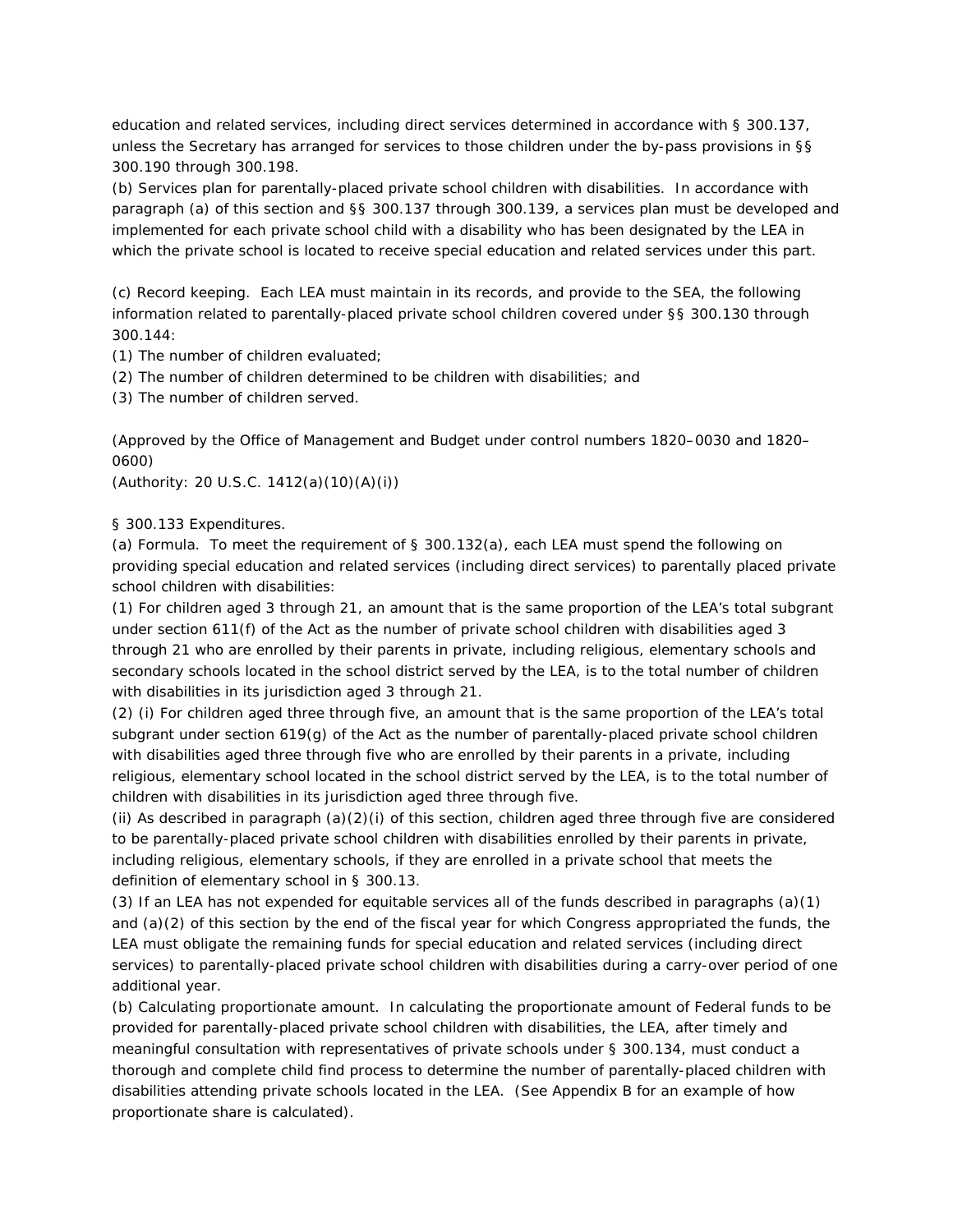(c) Annual count of the number of parentally-placed private school children with disabilities.

(1) Each LEA must—

(i) After timely and meaningful consultation with representatives of parentally-placed private school children with disabilities (consistent with § 300.134), determine the number of parentally-placed private school children with disabilities attending private schools located in the LEA; and (ii) Ensure that the count is conducted on any date between October 1 and December 1, inclusive, of each year.

(2) The count must be used to determine the amount that the LEA must spend on providing special education and related services to parentally-placed private school children with disabilities in the next subsequent fiscal year.

(d) Supplement, not supplant. State and local funds may supplement and in no case supplant the proportionate amount of Federal funds required to be expended for parentally-placed private school children with disabilities under this part.

(Approved by the Office of Management and Budget under control number 1820–0030) (Authority: 20 U.S.C. 1412(a)(10)(A))

## §300.134 Consultation.

To ensure timely and meaningful consultation, an LEA, or, if appropriate, an SEA, must consult with private school representatives and representatives of parents of parentally-placed private school children with disabilities during the design and development of special education and related services for the children regarding the following:

(a) Child find. The child find process, including—

(1) How parentally-placed private school children suspected of having a disability can participate equitably; and

(2) How parents, teachers, and private school officials will be informed of the process.

(b) Proportionate share of funds. The determination of the proportionate share of Federal funds available to serve parentally-placed private school children with disabilities under § 300.133(b), including the determination of how the proportionate share of those funds was calculated.

(c) Consultation process. The consultation process among the LEA, private school officials, and representatives of parents of parentally-placed private school children with disabilities, including how the process will operate throughout the school year to ensure that parentally-placed children with disabilities identified through the child find process can meaningfully participate in special education and related services.

(d) Provision of special education and related services. How, where, and by whom special education and related services will be provided for parentally-placed private school children with disabilities, including a discussion of—

(1) The types of services, including direct services and alternate service delivery mechanisms; and (2) How special education and related services will be apportioned if funds are insufficient to serve all parentally-placed private school children; and

(3) How and when those decisions will be made;

(e) Written explanation by LEA regarding services. How, if the LEA disagrees with the views of the private school officials on the provision of services or the types of services (whether provided directly or through a contract), the LEA will provide to the private school officials a written explanation of the reasons why the LEA chose not to provide services directly or through a contract.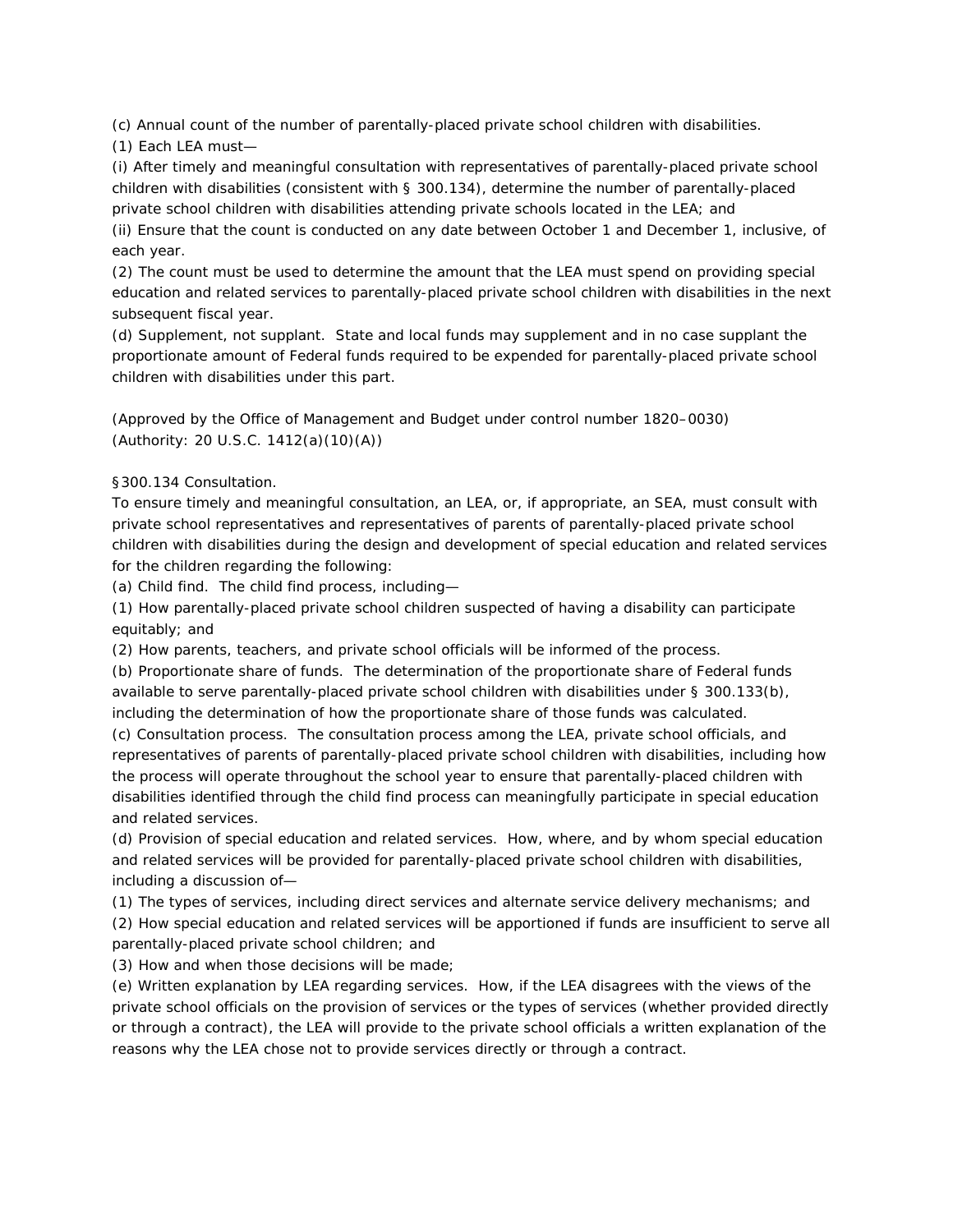(Approved by the Office of Management and Budget under control numbers 1820–0030 and 1820– 0600)

(Authority: 20 U.S.C. 1412(a)(10)(A)(iii))

§ 300.135 Written affirmation.

(a) When timely and meaningful consultation, as required by § 300.134, has occurred, the LEA must obtain a written affirmation signed by the representatives of participating private schools.

(b) If the representatives do not provide the affirmation within a reasonable period of time, the LEA must forward the documentation of the consultation process to the SEA.

(Approved by the Office of Management and Budget under control numbers 1820–0030 and 1820– 0600)

(Authority: 20 U.S.C. 1412(a)(10)(A)(iv))

§ 300.136 Compliance.

(a) General. A private school official has the right to submit a complaint to the SEA that the LEA—

(1) Did not engage in consultation that was meaningful and timely; or

(2) Did not give due consideration to the views of the private school official.

(b) Procedure.

(1) If the private school official wishes to submit a complaint, the official must provide to the SEA the basis of the noncompliance by the LEA with the applicable private school provisions in this part; and (2) The LEA must forward the appropriate documentation to the SEA.

(3) (i) If the private school official is dissatisfied with the decision of the SEA, the official may submit a complaint to the Secretary by providing the information on noncompliance described in paragraph (b)(1) of this section; and

(ii) The SEA must forward the appropriate documentation to the Secretary.

(Approved by the Office of Management and Budget under control numbers 1820–0030 and 1820– 0600)

(Authority: 20 U.S.C. 1412(a)(10)(A)(v))

§ 300.137 Equitable services determined.

(a) No individual right to special education and related services. No parentally-placed private school child with a disability has an individual right to receive some or all of the special education and related services that the child would receive if enrolled in a public school.

(b) Decisions.

(1) Decisions about the services that will be provided to parentally-placed private school children with disabilities under §§ 300.130 through 300.144 must be made in accordance with paragraph (c) of this section and § 300.134(c).

(2) The LEA must make the final decisions with respect to the services to be provided to eligible parentally-placed private school children with disabilities.

(c) Services plan for each child served under §§ 300.130 through 300.144. If a child with a disability is enrolled in a religious or other private school by the child's parents and will receive special education or related services from an LEA, the LEA must—

(1) Initiate and conduct meetings to develop, review, and revise a services plan for the child, in accordance with § 300.138(b); and

(2) Ensure that a representative of the religious or other private school attends each meeting. If the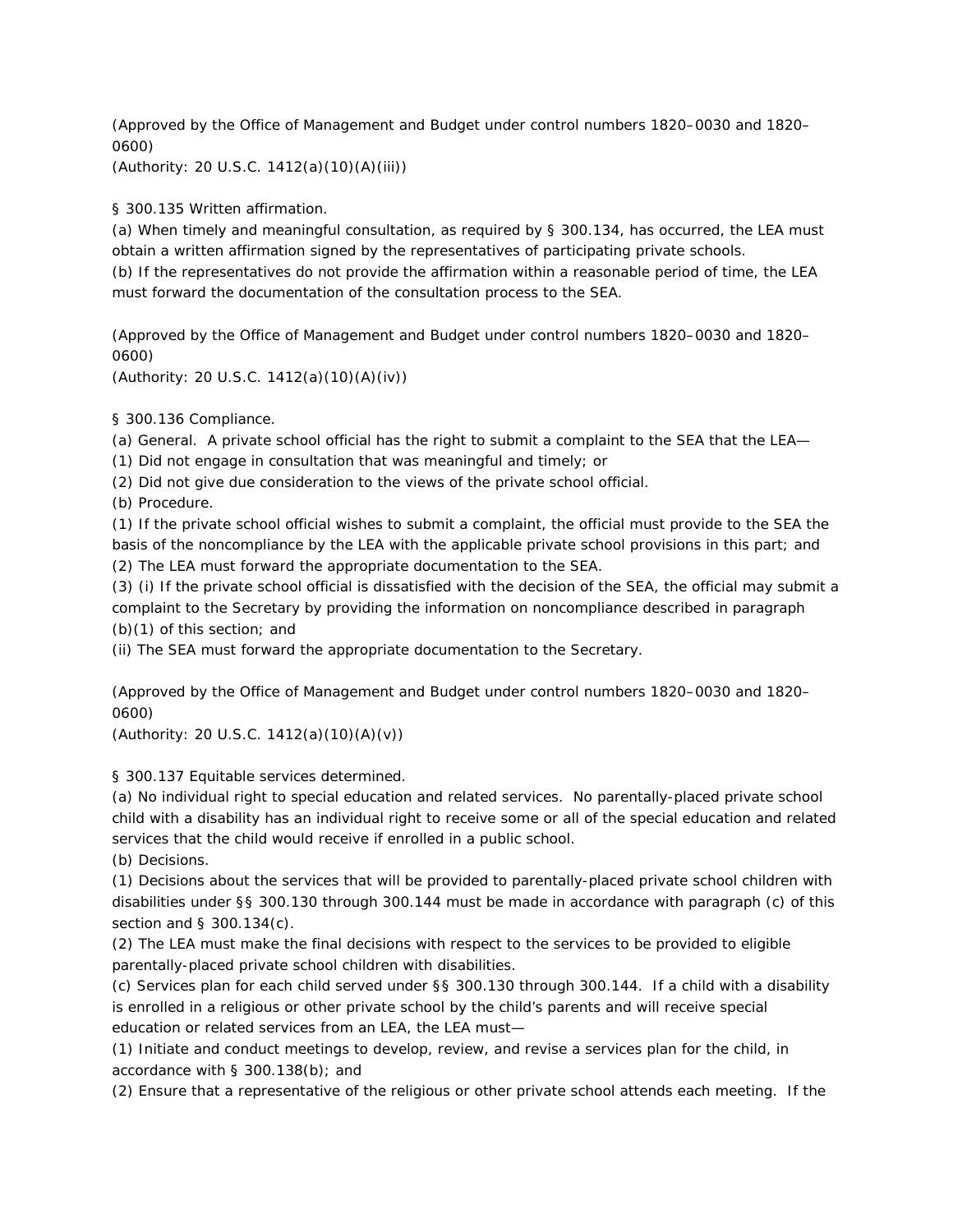representative cannot attend, the LEA shall use other methods to ensure participation by the religious or other private school, including individual or conference telephone calls.

(Approved by the Office of Management and Budget under control number 1820–0030) (Authority: 20 U.S.C. 1412(a)(10)(A))

§300.138 Equitable services provided.

(a) General.

(1) The services provided to parentally-placed private school children with disabilities must be provided by personnel meeting the same standards as personnel providing services in the public schools, except that private elementary school and secondary school teachers who are providing equitable services to parentally-placed private school children with disabilities do not have to meet the highly qualified special education teacher requirements of § 300.18.

(2) Parentally-placed private school children with disabilities may receive a different amount of services than children with disabilities in public schools.

(b) Services provided in accordance with a services plan.

(1) Each parentally-placed private school child with a disability who has been designated to receive services under § 300.132 must have a services plan that describes the specific special education and related services that the LEA will provide to the child in light of the services that the LEA has determined, through the process described in §§ 300.134 and 300.137, it will make available to parentally-placed private school children with disabilities.

(2) The services plan must, to the extent appropriate—

(i) Meet the requirements of § 300.320, or for a child ages three through five, meet the requirements of § 300.323(b) with respect to the services provided; and

(ii) Be developed, reviewed, and revised consistent with §§ 300.321 through 300.324.

(c) Provision of equitable services.

(1) The provision of services pursuant to this section and §§ 300.139 through 300.143 must be provided:

(i) By employees of a public agency; or

(ii) Through contract by the public agency with an individual, association, agency, organization, or other entity.

(2) Special education and related services provided to parentally-placed private school children with disabilities, including materials and equipment, must be secular, neutral, and nonideological.

(Approved by the Office of Management and Budget under control number 1820–0030) (Authority: 20 U.S.C. 1412(a)(10)(A)(vi))

§ 300.139 Location of services and transportation.

(a) Services on private school premises. Services to parentally-placed private school children with disabilities may be provided on the premises of private, including religious, schools, to the extent consistent with law.

(b) Transportation—

(1) General.

(i) If necessary for the child to benefit from or participate in the services provided under this part, a parentally-placed private school child with a disability must be provided transportation—

(A) From the child's school or the child's home to a site other than the private school; and

(B) From the service site to the private school, or to the child's home, depending on the timing of the services.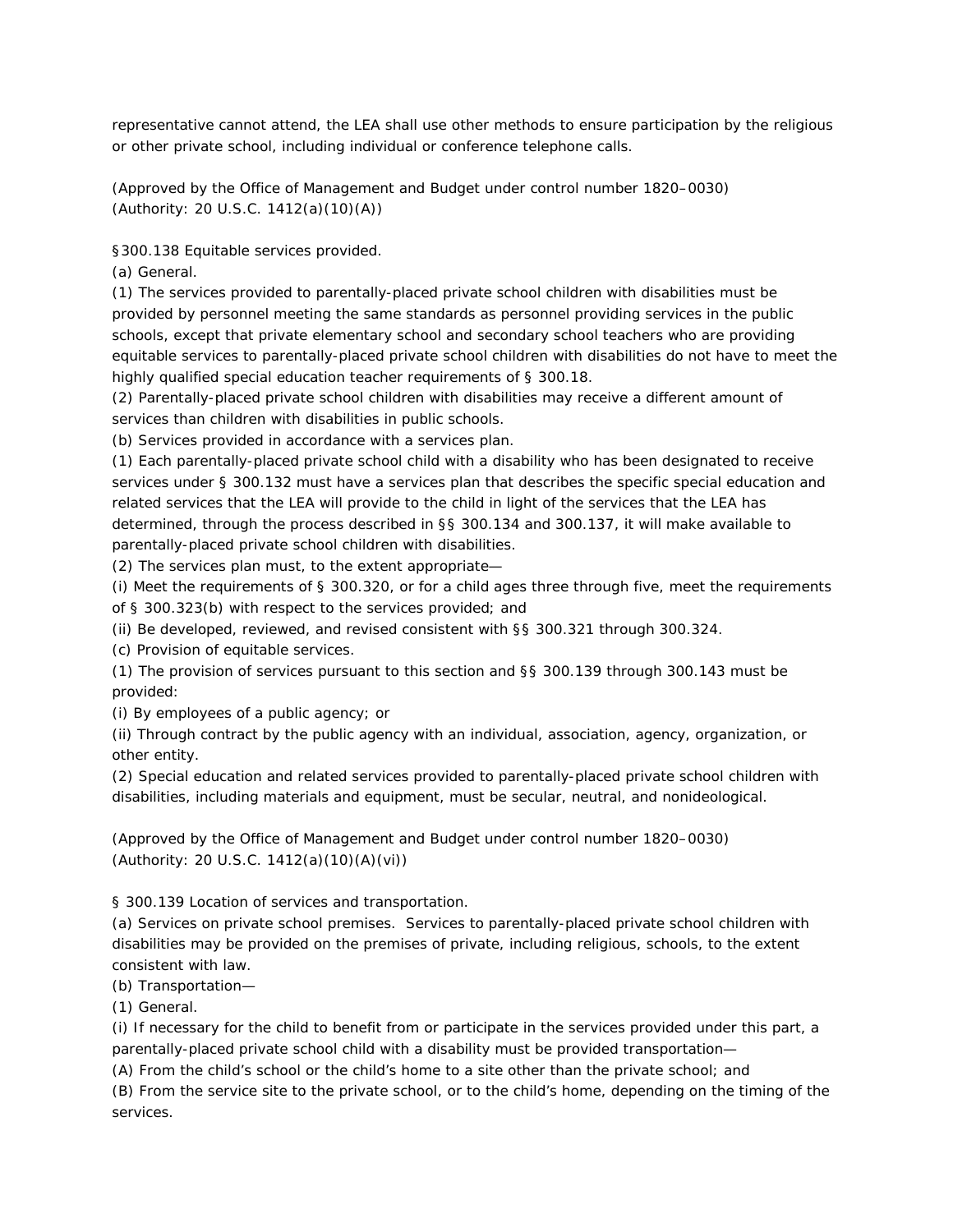(ii) LEAs are not required to provide transportation from the child's home to the private school. (2) Cost of transportation. The cost of the transportation described in paragraph (b)(1)(i) of this section may be included in calculating whether the LEA has met the requirement of § 300.133.

(Approved by the Office of Management and Budget under control number 1820–0030) (Authority: 20 U.S.C. 1412(a)(10)(A))

§ 300.140 Due process complaints and State complaints.

(a) Due process not applicable, except for child find.

(1) Except as provided in paragraph (b) of this section, the procedures in §§ 300.504 through 300.519 do not apply to complaints that an LEA has failed to meet the requirements of §§ 300.132 through 300.139, including the provision of services indicated on the child's services plan.

(b) Child find complaints—to be filed with the LEA in which the private school is located.

(1) The procedures in §§ 300.504 through 300.519 apply to complaints that an LEA has failed to meet the child find requirements in § 300.131, including the requirements in §§ 300.300 through 300.311. (2) Any due process complaint regarding the child find requirements (as described in paragraph (b)(1) of this section) must be filed with the LEA in which the private school is located and a copy must be forwarded to the SEA.

(c) State complaints.

(1) Any complaint that an SEA or LEA has failed to meet the requirements in §§ 300.132 through 300.135 and 300.137 through 300.144 must be filed in accordance with the procedures described in §§ 300.151 through 300.153.

(2) A complaint filed by a private school official under § 300.136(a) must be filed with the SEA in accordance with the procedures in § 300.136(b)

(Approved by the Office of Management and Budget under control number 1820–0030) (Authority: 20 U.S.C. 1412(a)(10)(A))

§ 300.141 Requirement that funds not benefit a private school.

(a) An LEA may not use funds provided under section 611 or 619 of the Act to finance the existing level of instruction in a private school or to otherwise benefit the private school.

(b) The LEA must use funds provided under Part B of the Act to meet the special education and related services needs of parentally-placed private school children with disabilities, but not for meeting-

(1) The needs of a private school; or

(2) The general needs of the students enrolled in the private school.

(Approved by the Office of Management and Budget under control number 1820–0030) (Authority: 20 U.S.C. 1412(a)(10)(A))

§ 300.142 Use of personnel.

(a) Use of public school personnel. An LEA may use funds available under sections 611 and 619 of the Act to make public school personnel available in other than public facilities—

(1) To the extent necessary to provide services under §§ 300.130 through 300.144 for parentallyplaced private school children with disabilities; and

(2) If those services are not normally provided by the private school.

(b) Use of private school personnel. An LEA may use funds available under sections 611 and 619 of the Act to pay for the services of an employee of a private school to provide services under §§ 300.130 through 300.144 if—